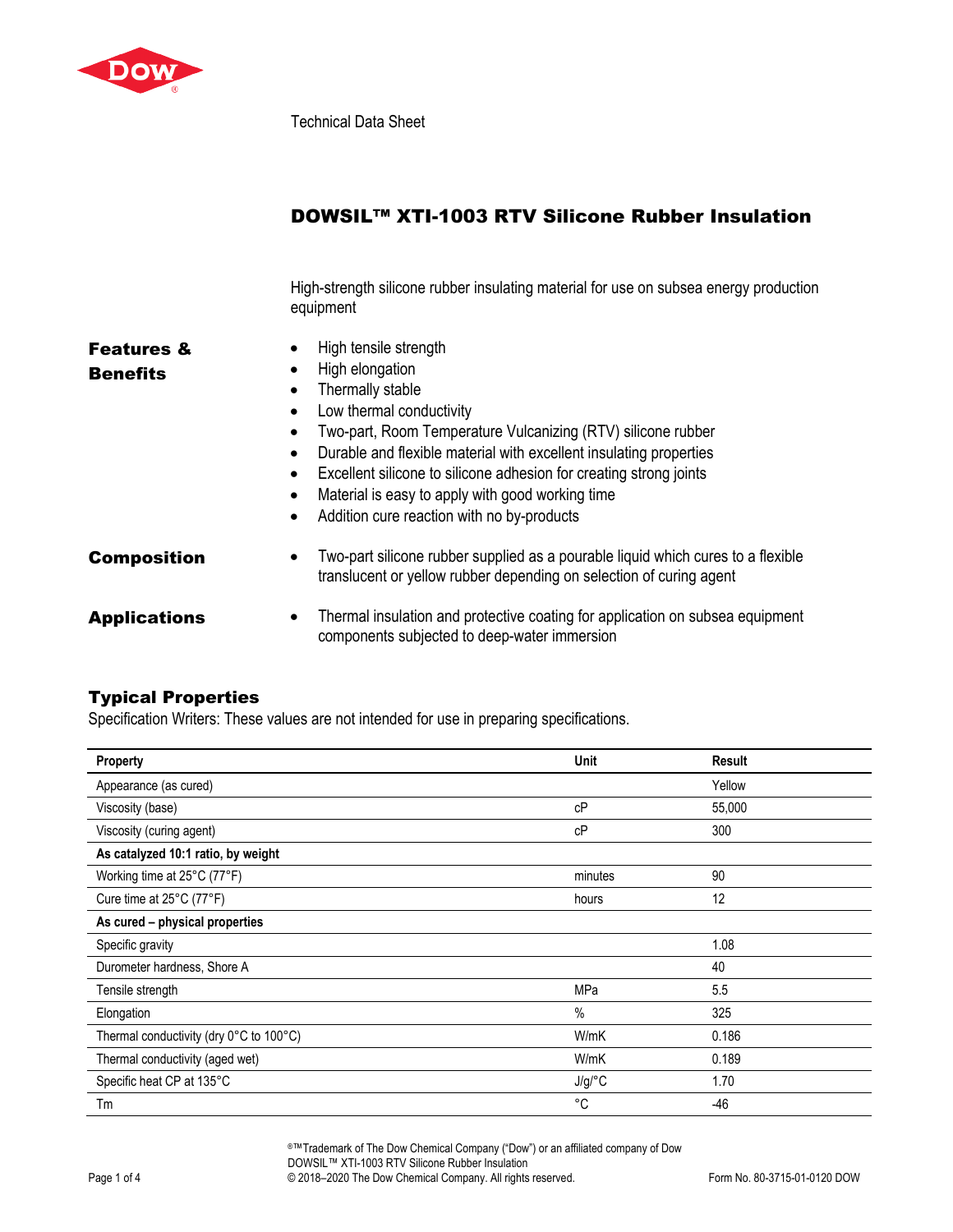**Description** DOWSIL™ XTI-1003 RTV Silicone Rubber Insulation is a two-part silicone rubber designed as a flexible material which maintains excellent stability even in extreme conditions. This high-strength silicone rubber cures at room temperature through an addition-reaction cure in unlimited thickness, regardless of part configuration or degree of confinement.

### How to Use **Casting Preparation**

The mold should be thoroughly cleaned using an appropriate solvent to remove any grease, oil or other surface contamination. Certain contaminates can inhibit or even prevent DOWSIL™ XTI-1003 RTV Silicone Rubber Insulation from curing so care should be used to insure all surfaces are cleaned including corners and crevices.

A light "blow over" with compressed air is advised should the mold have convoluted draws or undercuts.

A mold release agent should then be wiped or sprayed on the surface to facilitate easy demolding. It is recommended that areas where material will be over cast silicone to silicone (making a joint) not have a release agent so as to not reduce the ability of the material to bond to itself.

If additional bonding is necessary to improve adhesion to corrosion coating or other substrate, it is recommended that a primer be used. Contact your local Dow representative for primer recommendations appropriate to the desire substrate to be bonded with.

## **Addition of the Curing Agent**

DOWSIL™ XTI-1003 RTV Silicone Rubber Insulation Base and DOWSIL™ XTI-1003 RTV Silicone Rubber Insulation Curing Agent are produced as a two part system to be used in a 10:1 mix ratio. It should be noted that varying the ratio of the DOWSIL™ XTI-1003 RTV Silicone Rubber Insulation Curing Agent will not hasten or slow the rate of cure appreciatively. It can however, result in lowering the physical properties of the cured rubber if gross errors in rationing occur. For best results and a consistent color when using DOWSIL™ XTI-1003 RTV Silicone Rubber Insulation Yellow Curing Agent it is necessary to mix prior to use so as to re-disperse the pigment. The curing agent should be added just before use with the use of mechanical mixing with little or no introduction of air into the system as this may cause voids in the finished insulation.

#### **Casting Catalyzed Material**

When casting catalyzed DOWSIL™ XTI-1003 RTV Silicone Rubber Insulation it is best to pump material into the mold from the bottom up to avoid air entrapment. For large casts, it is necessary to include air vents at the top most portions of the mold to allow for proper venting of air. For intricate molds which have complex angles and joints, it may be necessary to have several air vents spaced along the tool.

#### **Working Time**

Upon mixing the curing agent into the base, the DOWSIL™ XTI-1003 RTV Silicone Rubber Insulation remains pourable for up to 90 minutes after being mixed at room temperature.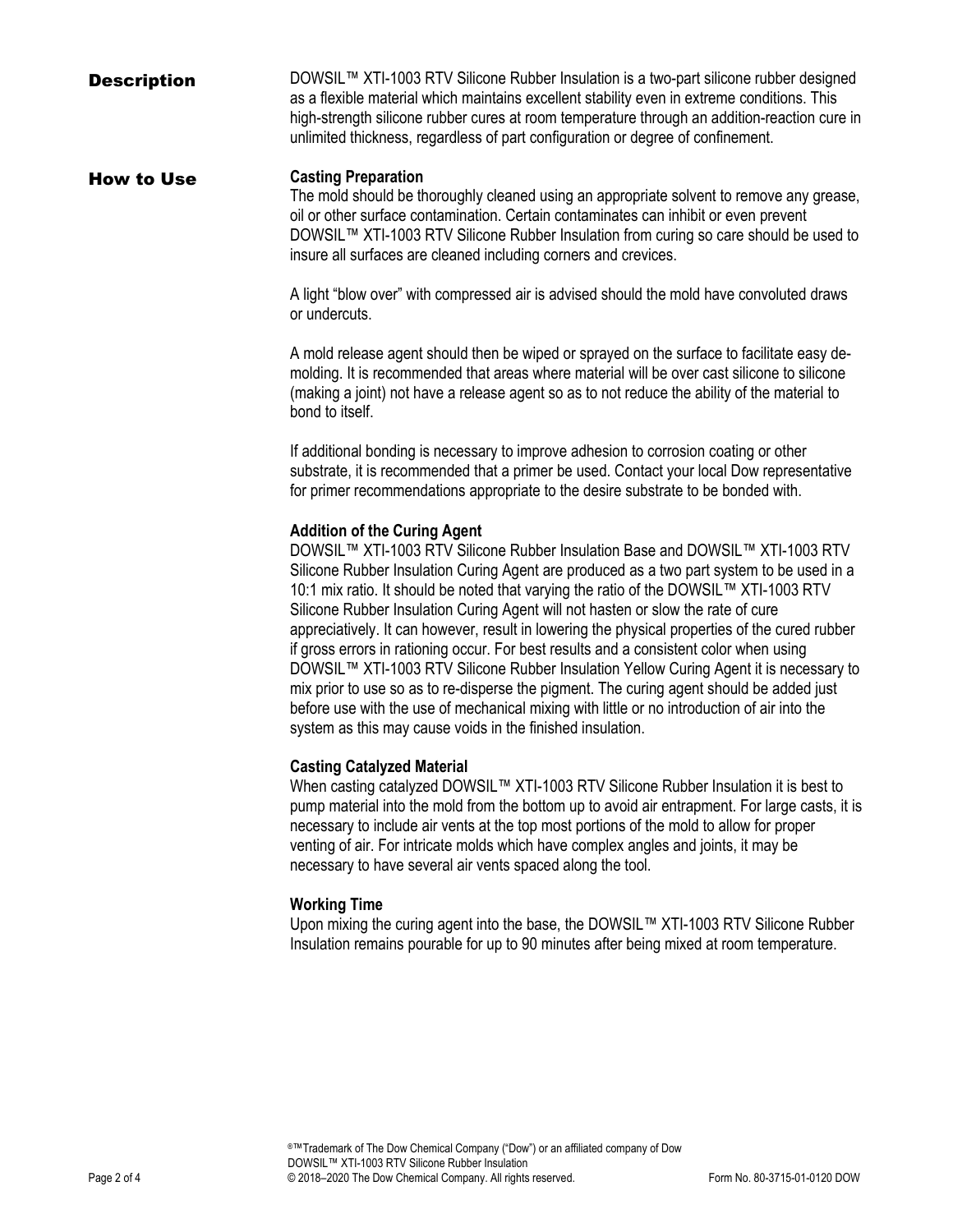| <b>How to Use (Cont.)</b>                                       | Curing<br>The cure of DOWSIL™ XTI-1003 RTV Silicone Rubber Insulation occurs by a reaction<br>between the base polymer and the curing agent. This polymerization typically requires 12<br>hours after the addition of the curing agent at room temperature (23°C). For some<br>applications, where applied in temperatures below RT, it is recommended to allow it to cure<br>for 24 hours or until material reaches its final hardness before de-molding. This material will<br>not revert or de-polymerize, even under conditions of elevated temperature and<br>confinement. Vulcanization can be accelerated by heating the catalyzed material. The rate<br>at which a thick section will cure depends on the size and shape of the piece and the ability<br>for heat to penetrate when casting at elevated temperatures.<br>It may be necessary to apply a primer to the surface of the corrosion coating substrate to |
|-----------------------------------------------------------------|-----------------------------------------------------------------------------------------------------------------------------------------------------------------------------------------------------------------------------------------------------------------------------------------------------------------------------------------------------------------------------------------------------------------------------------------------------------------------------------------------------------------------------------------------------------------------------------------------------------------------------------------------------------------------------------------------------------------------------------------------------------------------------------------------------------------------------------------------------------------------------------------------------------------------------|
|                                                                 | improve bonding of the DOWSIL™ XTI-1003 RTV Silicone Rubber Insulation in service use.<br>Contact your Dow technical or sales representatives for further information.                                                                                                                                                                                                                                                                                                                                                                                                                                                                                                                                                                                                                                                                                                                                                      |
|                                                                 | <b>Inhibition of Cure</b><br>All addition-cure silicone elastomers are susceptible to cure inhibition when in contact with<br>certain chemicals. Amines and sulfur containing materials are strong inhibitors for silicone<br>elastomers such as these. It is strongly recommended that mixing equipment, mold<br>construction materials, areas to be insulated and even some release agents be checked for<br>any inhibition effects before use. Inhibition can be identified when a catalyzed elastomer is<br>only partially cured after 12 hours, or has a sticky surface in contact with another material. If<br>noted, clean the affected area with an appropriate solvent.                                                                                                                                                                                                                                            |
| <b>Handling</b><br><b>Precautions</b>                           | PRODUCT SAFETY INFORMATION REQUIRED FOR SAFE USE IS NOT INCLUDED IN<br>THIS DOCUMENT. BEFORE HANDLING, READ PRODUCT AND SAFETY DATA SHEETS<br>AND CONTAINER LABELS FOR SAFE USE, PHYSICAL AND HEALTH HAZARD<br>INFORMATION. THE SAFETY DATA SHEET IS AVAILABLE ON THE DOW WEBSITE AT<br>DOW.COM, OR FROM YOUR DOW SALES APPLICATION ENGINEER, OR<br>DISTRIBUTOR, OR BY CALLING DOW CUSTOMER SERVICE.                                                                                                                                                                                                                                                                                                                                                                                                                                                                                                                        |
| <b>Usable Life and</b><br><b>Storage</b>                        | DOWSIL™ XTI-1003 RTV Silicone Rubber Insulation Base and DOWSIL™ XTI-1003 RTV<br>Silicone Rubber Insulation Curing Agent should be stored in closed containers below 50°C<br>(122°F) for maximum stability. The materials have a shelf life of 18 months from the date of<br>manufacture.                                                                                                                                                                                                                                                                                                                                                                                                                                                                                                                                                                                                                                   |
| <b>Packaging</b><br><b>Information</b>                          | DOWSIL™ XTI-1003 RTV Silicone Rubber Insulation Base is supplied in 200 kg drums with<br>DOWSIL™ XTI-1003 RTV Silicone Rubber Insulation Curing Agent supplied in 20 kg pails.                                                                                                                                                                                                                                                                                                                                                                                                                                                                                                                                                                                                                                                                                                                                              |
| <b>Limitations</b>                                              | This product is neither tested nor represented as suitable for medical or pharmaceutical<br>uses.                                                                                                                                                                                                                                                                                                                                                                                                                                                                                                                                                                                                                                                                                                                                                                                                                           |
| <b>Health and</b><br><b>Environmental</b><br><b>Information</b> | To support customers in their product safety needs, Dow has an extensive Product<br>Stewardship organization and a team of product safety and regulatory compliance<br>specialists available in each area.                                                                                                                                                                                                                                                                                                                                                                                                                                                                                                                                                                                                                                                                                                                  |
|                                                                 | For further information, please see our website, dow.com or consult your local Dow<br>representative.                                                                                                                                                                                                                                                                                                                                                                                                                                                                                                                                                                                                                                                                                                                                                                                                                       |